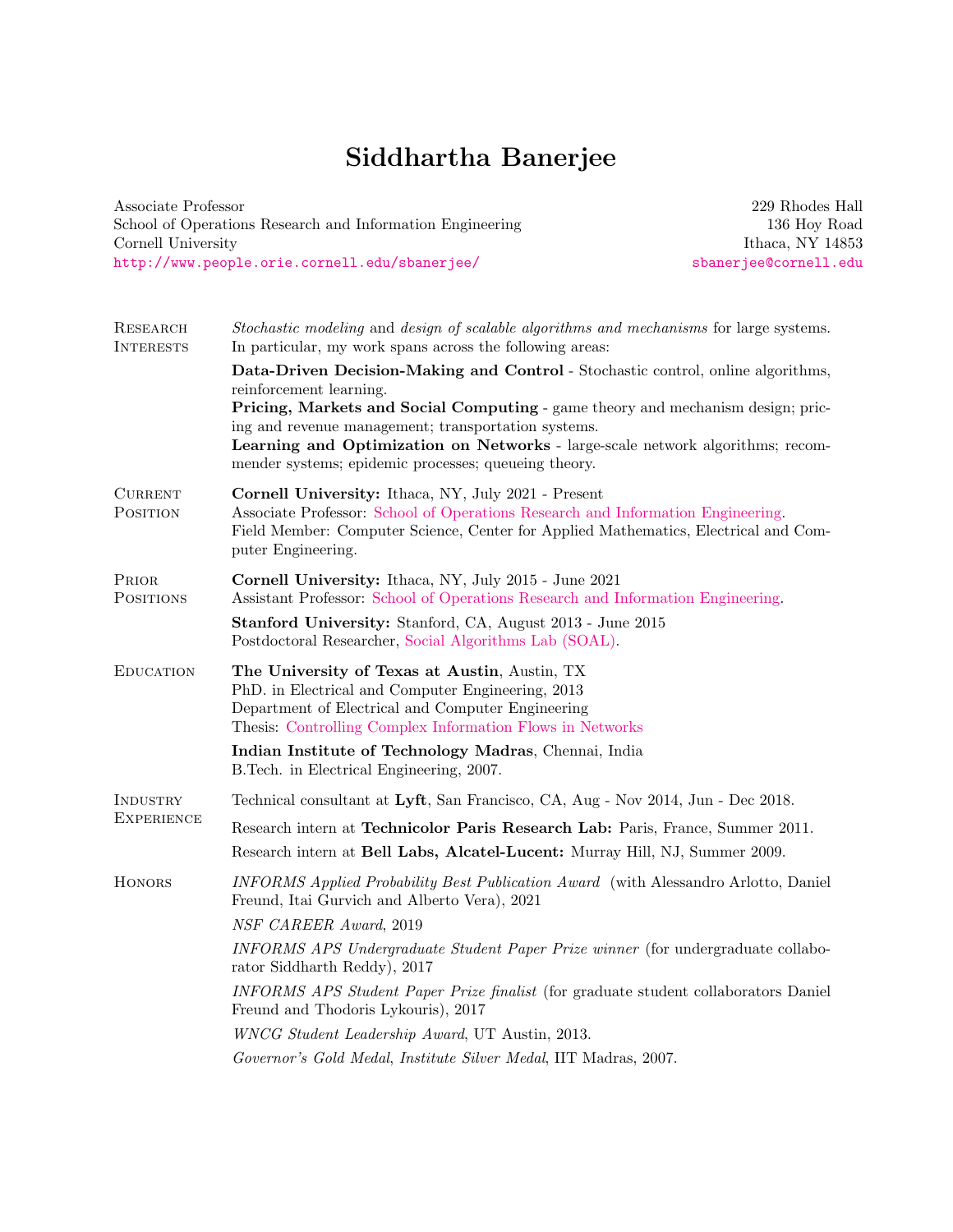Publications Google Scholar profile: [Siddhartha Banerjee.](https://scholar.google.com/citations?user=_kqpoHIAAAAJ&hl=en) For preprints, see [my research page.](http://people.orie.cornell.edu/sbanerjee/research.html)

 $\diamond$  Book Chapters (1)

## Ridesharing

Siddhartha Banerjee, Ramesh Johari. In Sharing Economy: Making Supply Meet Demand, M. Hu (Ed.), Springer Series in Supply Chain Management, 2019.

Journal Publications (18)

## Real-time approximate routing for smart transit systems

Noemie Perivier, Chamsi Hssaine, Samitha Samaranayake, Siddhartha Banerjee ACM Measurement and Analysis of Computing Systems (ACM POMACS), 2021. (Presented at ACM SIGMETRICS'21, June 2021.)

Pricing and Optimization in Shared Vehicle Systems Siddhartha Banerjee, Daniel Freund, Thodoris Lykouris. Operations Research, 2021. (Earlier version presented at ACM EC'17, June 2017.)

INFORMS APS Student Paper competition finalist, 2017.

# Computing Constrained Shortest-Paths at Scale

Alberto Vera, Siddhartha Banerjee, Samitha Samaranayake. Operations Research, 2021.

Online Allocation and Pricing: Constant Regret via Bellman Inequalities Alberto Vera, Siddhartha Banerjee, Itai Gurvich. Operations Research, 2020. INFORMS Applied Probability Best Publication winner, 2021.

The Bayesian Prophet: A Low-Regret Framework for Online Decision Making Alberto Vera, Siddhartha Banerjee Management Science, 2020. (Earlier version presented at ACM SIGMETRICS'19, July 2019.) INFORMS Applied Probability Best Publication winner, 2021.

## Non-Monetary Mechanism Design via Artificial Currencies

Artur Gorokh, Siddhartha Banerjee, Krishnamurthy Iyer.

Mathematics of Operations Research, 2020.

(Combines results from From Monetary to Non-Monetary Mechanism Design via Artificial Currencies in ACM EC'17, June 2017, and Near-Efficient Allocation in Repeated Settings in Web and Internet Economics (WINE'16), December 2016.)

Adaptive Discretization for Episodic Reinforcement Learning in Metric Spaces Sean Sinclair, Siddhartha Banerjee, Christina Lee Yu.

ACM Measurement and Analysis of Computing Systems (ACM POMACS), 2020. (Presented at ACM SIGMETRICS'20, June 2020.)

Predict and Match: Prophet Inequalities with Uncertain Supply Reza Alijani, Siddhartha Banerjee, Sreenivas Gollapudi, Kamesh Munagala, Kangning Wang.

In ACM Measurement and Analysis of Computing Systems (ACM POMACS), 2020. (Presented at ACM SIGMETRICS'20, June 2020.)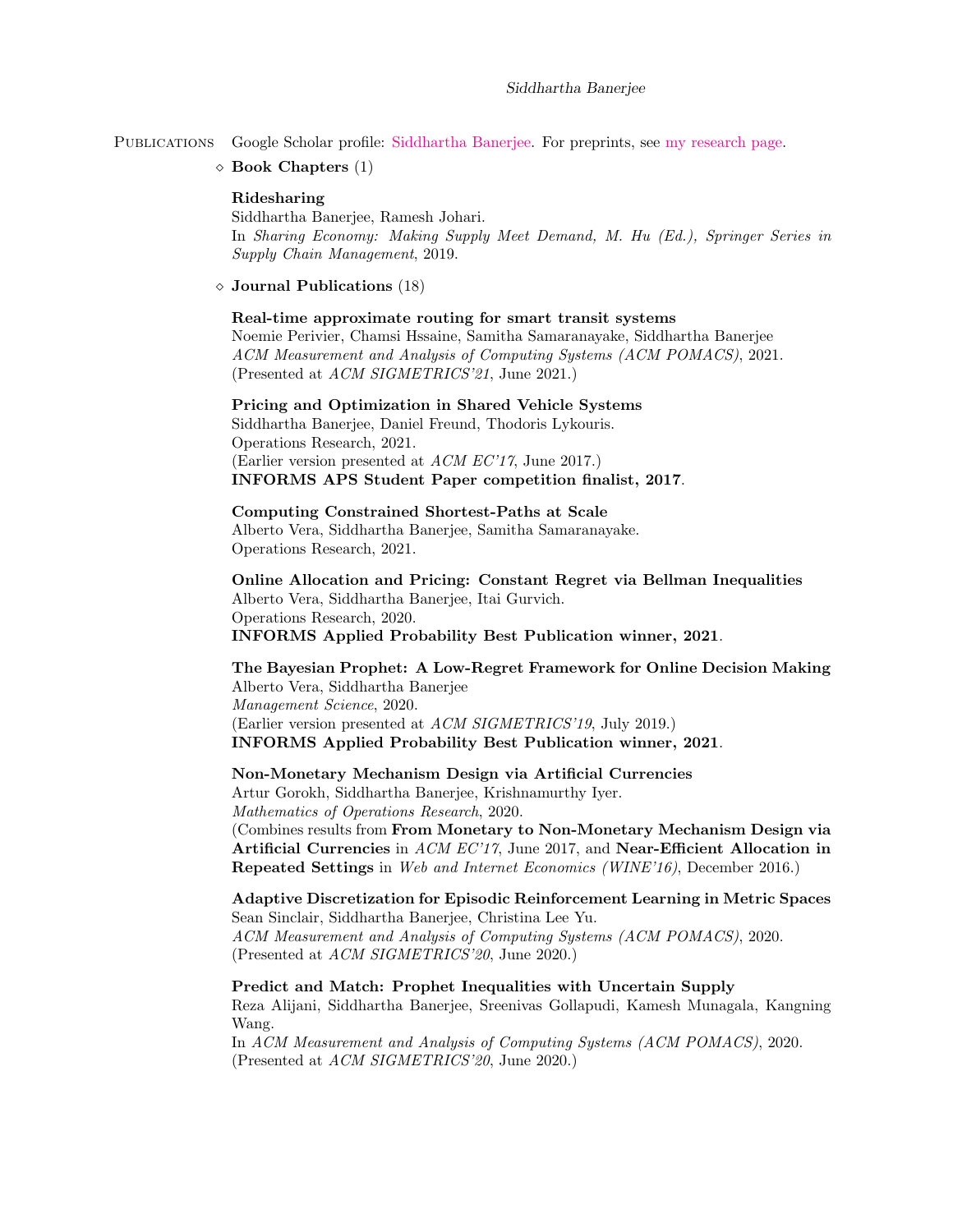### The Segmentation-Thickness Tradeoff in Online Marketplaces

Reza Alijani, Siddhartha Banerjee, S. Gollapudi, Kostas Kollias, Kamesh Munagala. ACM Measurement and Analysis of Computing Systems (ACM POMACS), 2019. (Presented at ACM SIGMETRICS'19, June 2019.)

#### The Price of Fragmentation in Mobility-on-Demand Services

Thibault Séjourné, Samitha Samaranayake, Siddhartha Banerjee. ACM Measurement and Analysis of Computing Systems (ACM POMACS), 2018. (Presented at ACM SIGMETRICS'18, June 2018.)

## Online Collaborative Filtering on Graphs

Siddhartha Banerjee, Sujay Sanghavi, Sanjay Shakkottai. Operations Research, 2016.

## The Price of Privacy in Untrusted Recommendation Engines

Siddhartha Banerjee, Nidhi Hegde, Laurent Massoulié. IEEE Journal of Selected Topics in Signal Processing (Special Issue on Privacy), 2015 (Earlier version in 50th Allerton Conference, October 2012.)

#### The Importance of Exploration in Online Marketplaces

Siddhartha Banerjee, Ramesh Johari, Zhengyuan Zhou. IEEE Internet Computing, 2015. (Earlier version in IEEE CDC 2014, December 2014.)

## Epidemic Spreading with External Agents

Siddhartha Banerjee, Aditya Gopalan, Abhik Das, and Sanjay Shakkottai. IEEE Transactions on Information Theory, 2014 (Earlier version in IEEE INFOCOM 2011, April 2011.)

## Towards a Queueing-Based Framework for In-Network Function Computation Siddhartha Banerjee, Piyush Gupta, Sanjay Shakkottai. Queueing Systems - Theory and Applications (QUESTA), 2012

(Earlier version in ISIT 2011, July 2011.)

Wireless Scheduling with Heterogeneous Delayed Network-State Information Aneesh Reddy, Siddhartha Banerjee, Aditya Gopalan, Sanjay Shakkottai, Lei Ying. Queueing Systems - Theory and Applications (QUESTA), 2012. (Earlier version in 48th Allerton Conference, October 2010.)

## Optimal Feedback Allocation For Cellular Uplink: Theory and Algorithms

Harish Ganapathy, Siddhartha Banerjee, Ned Dimitrov, Constantine Caramanis. IEEE Transactions on Signal Processing, 2012. (Earlier version in 47th Allerton Conference, October 2009.)

## Greedy Sensor Selection: Leveraging Submodularity

Manohar Shamaiah, Siddhartha Banerjee, Haris Vikalo. IEEE Wireless Communications Letters, 2012. (Earlier version in IEEE CDC 2010, December 2010.)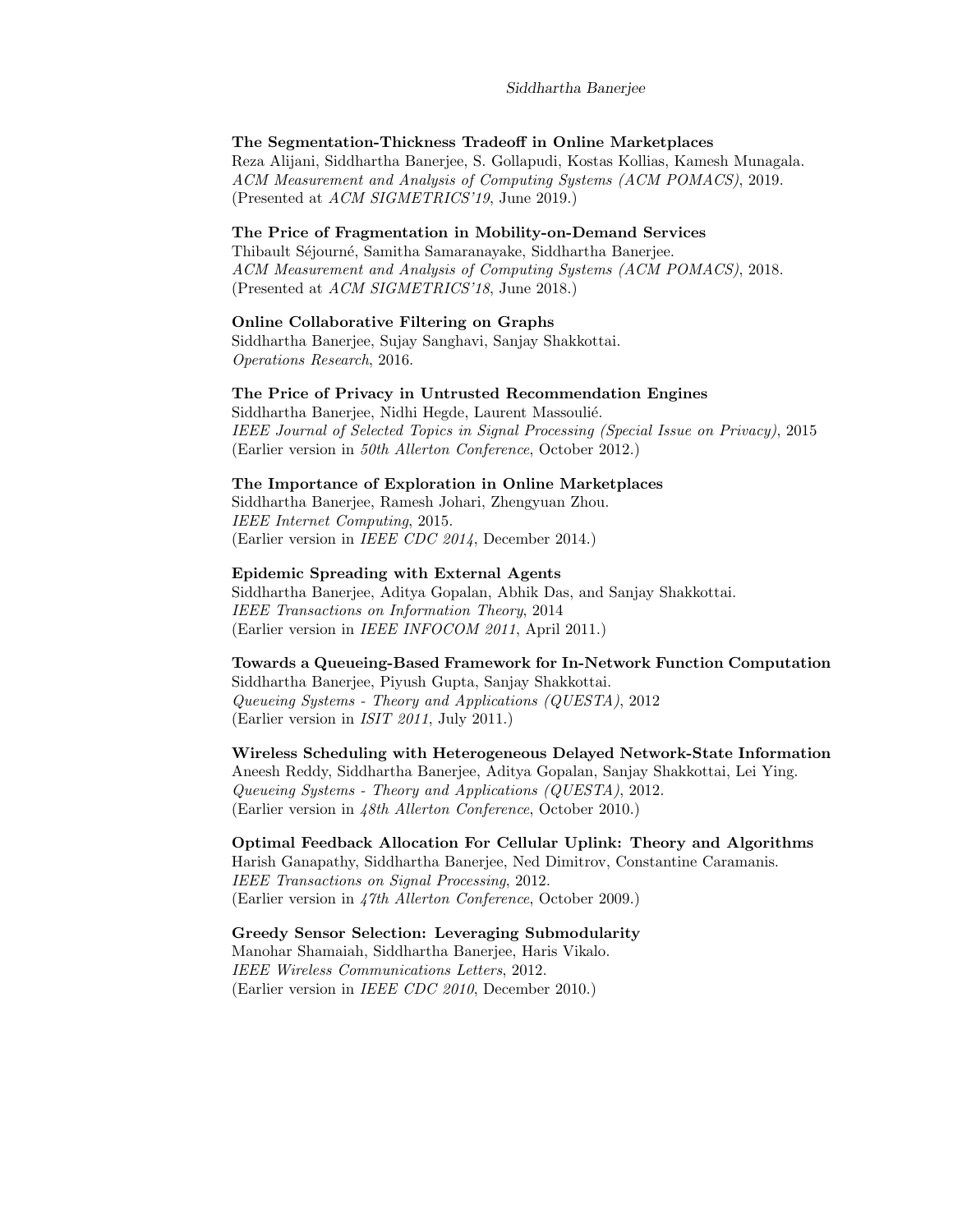$\diamond$  Refereed Conference Publications (23)

(Not subsumed by journal versions)

#### Fair and Efficient Allocation with Quotas

Siddhartha Banerjee, Matthew Eichhorn, David Kempe. In ACM FORC'22, June 2022.

## Sequential Fair Allocation: Achieving the Optimal Envy-Efficiency Tradeoff Curve

Sean Sinclair, Siddhartha Banerjee, Christina Lee Yu. In ACM SIGMETRICS'22, June 2022.

Online Nash Social Welfare Maximization with Predictions Siddhartha Banerjee, Vasilis Gkatzelis, Artur Gorokh, Billy Jin In ACM SODA'22, January 2022.)

#### The Remarkable Robustness of the Repeated Fisher Market

Artur Gorokh, Siddhartha Banerjee, Krishnamurthy Iyer In ACM EC'21, June 2021.)

## Threshold Tests as Quality Signals: Optimal Strategies, Equilibria, and Price of Anarchy

Siddhartha Banerjee, David Kempe, Robert Kleinberg In Web and Internet Economics (WINE'21), December 2021.

## Multimodal Mobility Systems: Joint Optimization of Transit Network Design and Pricing

Qi Luo, Samitha Samaranayake, Siddhartha Banerjee. In ACM ICCPS'21, March 2021.

#### Adaptive Discretization for Model-Based Reinforcement Learning

Sean Sinclair, Tianyu Wang, Gauri Jain, Siddhartha Banerjee, Christina Lee Yu. In NeurIPS'20, December 2020.

# Uniform Loss Algorithms for Online Stochastic Decision-Making With Applications to Bin Packing Siddhartha Banerjee, Daniel Freund

In ACM SIGMETRICS'20, July 2020.

## Information Signal Design for Incentivizing Team Formation Chamsi Hssaine, Siddhartha Banerjee In Web and Internet Economics (WINE'18), December 2018.

The Value of State Dependent Control in Ride-sharing Systems Siddhartha Banerjee, Yash Kanora, Pengyu Qian In ACM SIGMETRICS'18, July 2018.

#### Segmenting Two-Sided Markets

Siddhartha Banerjee, Srinivas Gollapudi, Kostas Kollias, Kamesh Munagala. In 26th International World Wide Web Conference (WWW'17), April 2017.

Sublinear Estimation of a Single Element in Sparse Linear Systems Nitin Shyamkumar, Siddhartha Banerjee, Peter Lofgren. In 54th Allerton Conference, October 2016.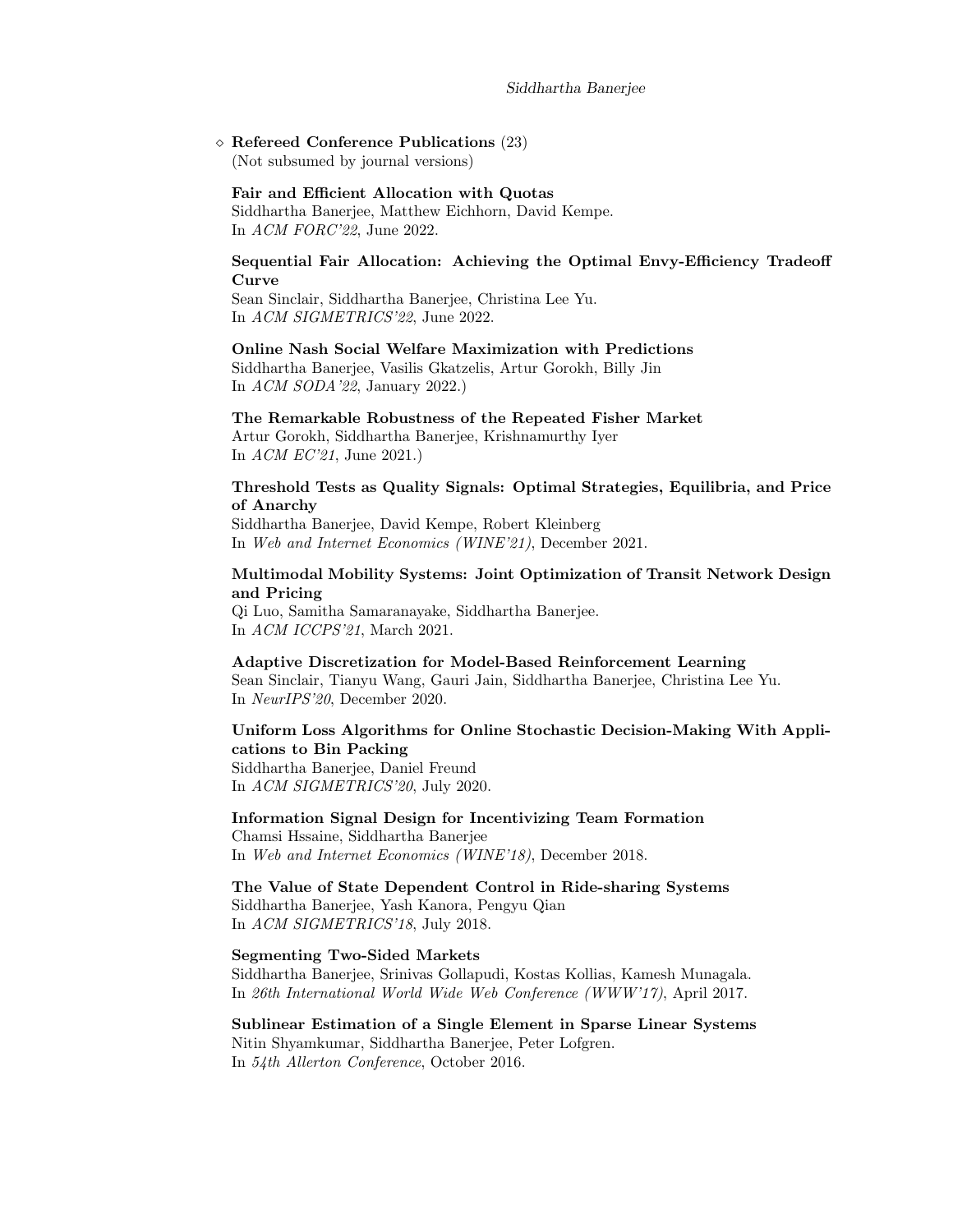Unbounded Human Learning: Optimal Scheduling for Spaced Repetition Siddharth Reddy, Igor Labutov, Siddhartha Banerjee, Thorsten Joachims. In ACM SIGKDD'16, August 2016. INFORMS Undergraduate Student Paper Award, 2017.

Network Formation of Coalition Loyalty Programs Arpit Goel, Vijay Kamble, Siddhartha Banerjee, Ashish Goel. In NetEcon'16, June 2016.

Personalized PageRank Estimation and Search: A Bidirectional Approach Peter Lofgren, Siddhartha Banerjee, Ashish Goel. In ACM WSDM'16, February 2016.

Pricing in Ride-Share Platforms: A Queueing-Theoretic Approach Siddhartha Banerjee, Ramesh Johari, Carlos Riquelme. In ACM EC'15, June 2015.)

Bidirectional PageRank Estimation: From Average-Case to Worst-Case Peter Lofgren, Siddhartha Banerjee, Ashish Goel. In WAW'15, December 2015

Fast Bidirectional Probability Estimation in Markov Models Siddhartha Banerjee, Peter Lofgren. In NIPS'15, December 2015.

Re-incentivizing Discovery: Mechanisms for Progress Sharing in Research S. Banerjee, A. Goel, A. Krishnaswamy. In ACM EC'14, June 2014.

FAST-PPR: Scaling Personalized PageRank Estimation for Large Graphs Peter Lofgren, Siddhartha Banerjee, Ashish Goel, C. Seshadri. In ACM SIGKDD'14, August 2014.

The Behavior of Epidemics under Bounded Susceptibility Subhashini Krishnasamy, Siddhartha Banerjee, Sanjay Shakkottai. In ACM SIGMETRICS'14, June 2014.

Epidemic Thresholds with External Agents Siddhartha Banerjee, Avhishek Chatterjee, Sanjay Shakkottai. In IEEE INFOCOM'14, April 2014.

Greedy Learning of Markov Network Structure Praneeth Netrapalli, Siddhartha Banerjee, Sujay Sanghavi, Sanjay Shakkottai. In 48th Allerton Conference, October 2010.

 $\diamond$  Preprints and Working papers (6)

Learning to Team: Online Learning for Bivariate Boolean Functions Siddhartha Banerjee, Matthew Eichhorn, David Kempe. Working paper, 2022.

#### Proportionally Fair Online Allocation of Public Goods

Siddhartha Banerjee, Vasilis Gkatzelis, Safwan Hossain, Billy Jin, Evi Micha, Nisarg Shah Working paper, 2022.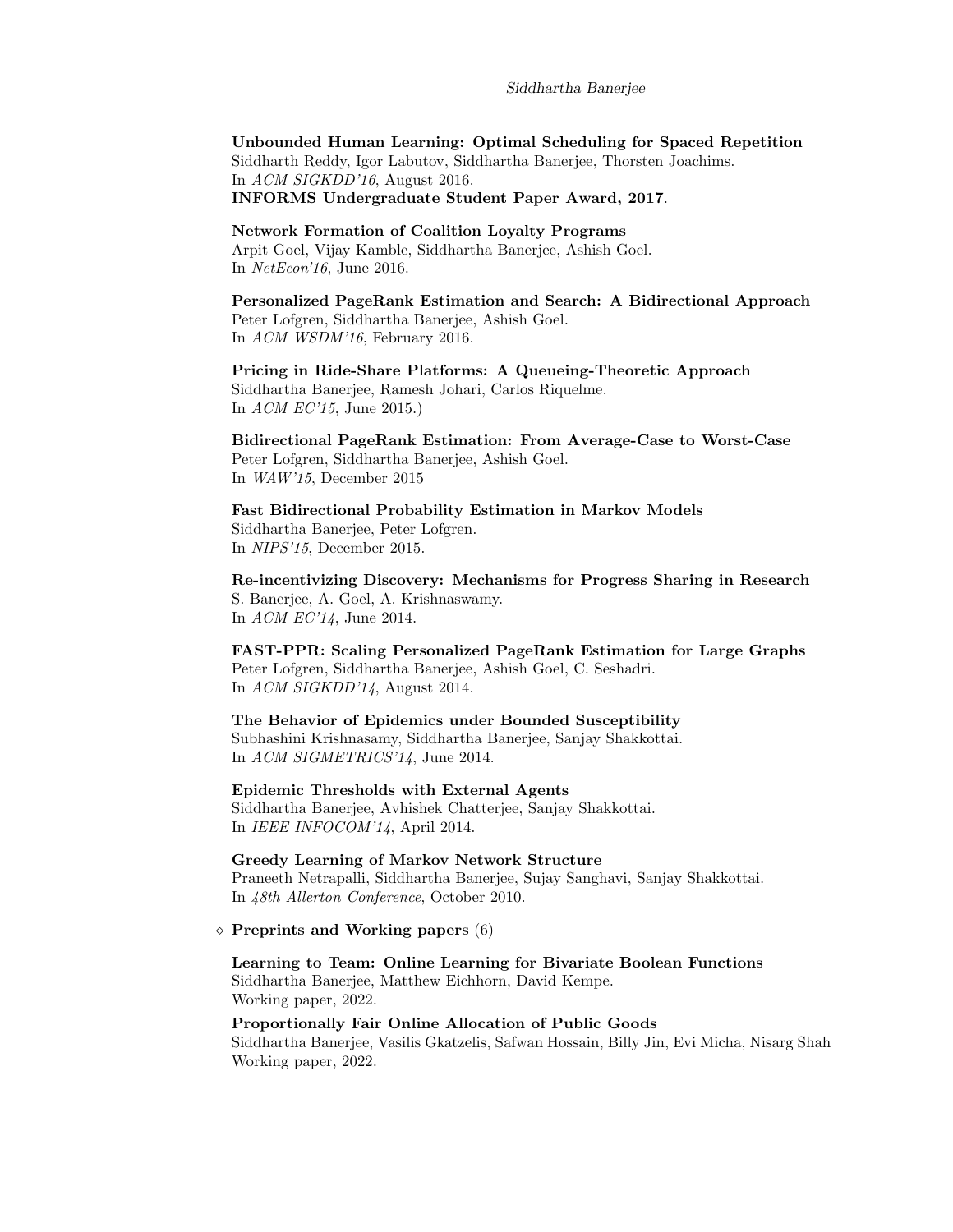|                                | The Limits of an Information Intermediary in Auction Design<br>Chamsi Hssaine, Siddhartha Banerjee, Vijay Kamble<br>Working paper, 2020. Available at https://ssrn.com/abstract_id=3544350                                                                                                                                                                                                                                                                                                                                                                                                                                                                                                                                                                                 |
|--------------------------------|----------------------------------------------------------------------------------------------------------------------------------------------------------------------------------------------------------------------------------------------------------------------------------------------------------------------------------------------------------------------------------------------------------------------------------------------------------------------------------------------------------------------------------------------------------------------------------------------------------------------------------------------------------------------------------------------------------------------------------------------------------------------------|
|                                | Pseudo-Competitive Games and Algorithmic Price Competition<br>Reza Alijani, Siddhartha Banerjee, Kamesh Munagala, Kangning Wang<br>Working paper, 2020. Available at https://arxiv.org/abs/2009.11841                                                                                                                                                                                                                                                                                                                                                                                                                                                                                                                                                                      |
|                                | The Power and Limits of Collusion-Resilient Mechanism Design<br>Artur Gorokh, Siddhartha Banerjee, Krishnamurthy Iyer.<br>Under submission, 2019. Available at https://ssrn.com/abstract_id=3125003                                                                                                                                                                                                                                                                                                                                                                                                                                                                                                                                                                        |
|                                | A Pricing Framework for the Mobility Marketplace<br>Chamsi Hssaine, Raga Gopalakrishnan, Siddhartha Banerjee, Samitha Samaranayake<br>Working paper, 2019.                                                                                                                                                                                                                                                                                                                                                                                                                                                                                                                                                                                                                 |
| <b>GRANTS</b>                  | CNS-1955997: Resource Constrained Reinforcement Learning for Computing Systems,<br>co-PI, National Science Foundation (NSF), July 2020 - July 2024 (\$1,200,000)                                                                                                                                                                                                                                                                                                                                                                                                                                                                                                                                                                                                           |
|                                | ECCS-1847393: CAREER: Harnessing Prediction Engines and Non-Monetary Mecha-<br>nisms for Real-Time Decision Making, PI, National Science Foundation (NSF), March<br>2019 - February 2024 (\$500,549)                                                                                                                                                                                                                                                                                                                                                                                                                                                                                                                                                                       |
|                                | CNS-1952011 SCC-IRG Track 1: Mobility for all - Harnessing Emerging Transit Solutions<br>for Underserved Communities, Faculty Associate, National Science Foundation (NSF),<br>October 2020 - September 2024 (\$2,134,898)                                                                                                                                                                                                                                                                                                                                                                                                                                                                                                                                                 |
|                                | <i>Engaged Cornell Grant:</i> Engaging Industry in Applied Mathematics, co-PI, Engaged<br>Cornell, June 2019 - June 2020 (\$80,000)                                                                                                                                                                                                                                                                                                                                                                                                                                                                                                                                                                                                                                        |
|                                | $DMS-1839346$ : The Future of the Road - A Data-Driven Redesign of the Urban Transit<br>Ecosystem, PI, National Science Foundation (NSF), Oct 2018 - Oct 2020 (\$425,000)                                                                                                                                                                                                                                                                                                                                                                                                                                                                                                                                                                                                  |
|                                | <i>Engaged Cornell Grant:</i> Applied Mathematics in Action, co-PI, <i>Engaged Cornell</i> , June<br>$2018$ - June $2019$ (\$20,000)                                                                                                                                                                                                                                                                                                                                                                                                                                                                                                                                                                                                                                       |
|                                | $W911NF-17-1-0094$ : Operations and the Sharing Economy: Mechanisms for On-Demand<br>Resource Sharing, PI, Army Research Laboratory (ARL), July 2017 - July 2020 (\$399,659)                                                                                                                                                                                                                                                                                                                                                                                                                                                                                                                                                                                               |
| Professional<br><b>SERVICE</b> | <i>Publications Chair: SIGMETRICS 2017</i><br>Workshop Chair: IFIP Performance 2017<br>Senior TPC Member: WWW 2022<br>TPC Member: SIGMETRICS 2021, 2020, 2019, 2018, 2016; EC 2022, 2021, 2020, 2019,<br>2018, 2017, 2016, NetEcon 2020, 2019, 2018, 2017, IFIP Performance 2020, 2019, 2018,<br>2017, MSOM Service Sig 2022, 2019, 2018.<br><i>Prize Committee:</i> Nicholson Prize 2020, 2019 <i>Journal Reviewer:</i> Math of OR, Operations<br>Research, Management Science, QUESTA, IEEE Trans. Networking, IEEE Trans. Mobile<br>Computing, IEEE Trans. Signal Processing.<br>Organizer: Cornell ORIE Colloquium (2015-18, 2021-22)<br>RAIN seminar series at Stanford (2013 - 2015)<br>WNCG Seminar (2012 - 2013), WNCG student seminar (2009 - 2012) at UT Austin. |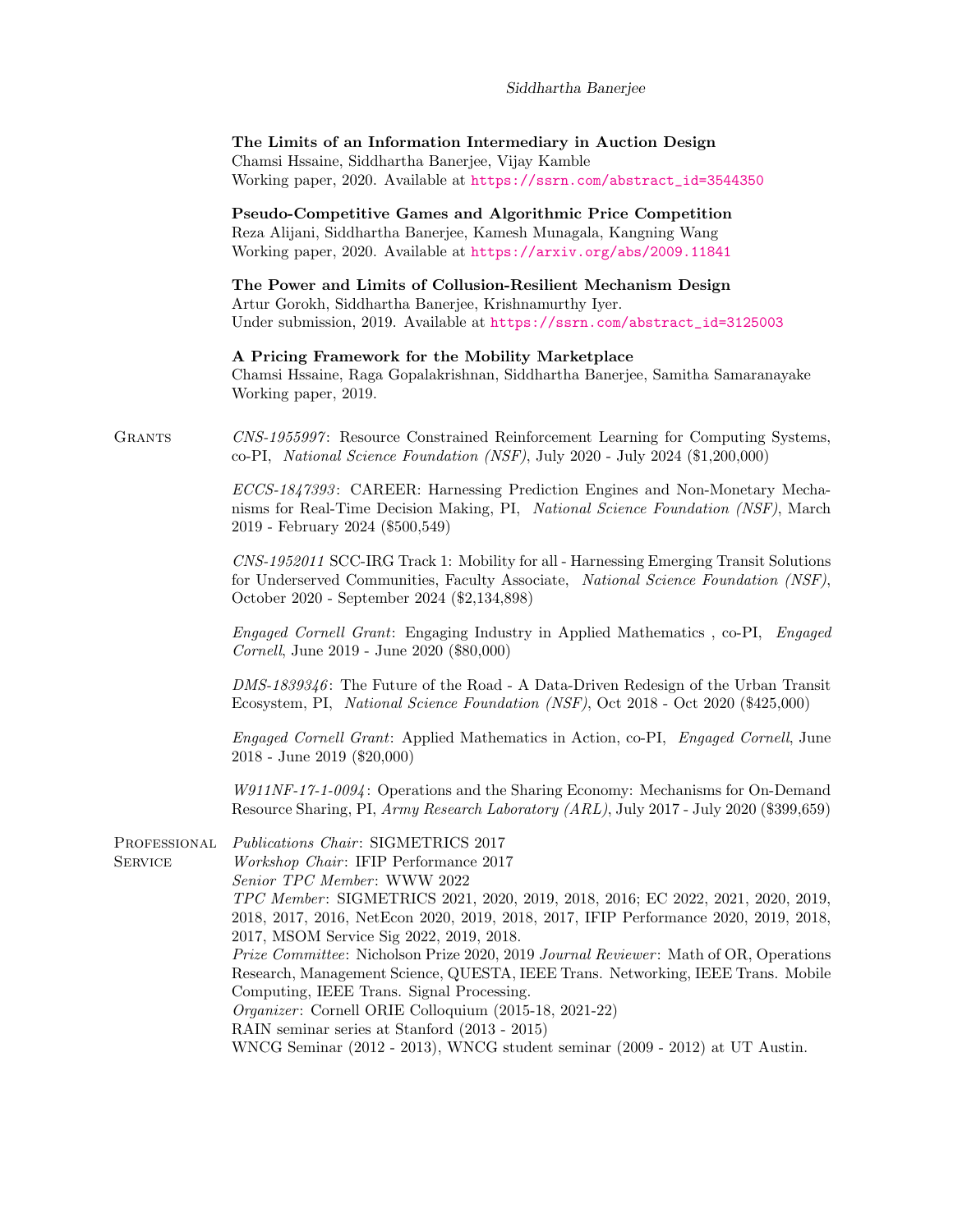| <b>TEACHING</b>   | <b>ORIE 4580, Simulation Modeling &amp; Analysis:</b> Fa'17, Fa'18, Fa'20.                                                          |
|-------------------|-------------------------------------------------------------------------------------------------------------------------------------|
| <b>EXPERIENCE</b> | ORIE 6180, Online Decision-Making & Market Design: $Sp'16$ , $Sp'19$ , $Fa'21$ .                                                    |
|                   | ORIE 4742, Information Theory & Bayesian ML: Sp'20, Sp'21.                                                                          |
|                   | ORIE 6500, Introduction to Stochastic Processes: Fa'19.                                                                             |
|                   | ORIE 5582, Monte Carlo Methods in Financial Engineering: Sp'22.                                                                     |
|                   | ORIE 7591, Markov Chain Mixing and Applications:, Sp'18.                                                                            |
|                   | ORIE 4154, Pricing and Market Design: Sp'17.                                                                                        |
|                   | ORIE 6154, Revenue Management: Fa'16.                                                                                               |
|                   | ORIE 4520, Stochastics at Scale: Fa'15.                                                                                             |
| ADVISING          | $\diamond$ Postdoctoral Researchers                                                                                                 |
| <b>EXPERIENCE</b> | Qi Luo, 2019-2020                                                                                                                   |
|                   | Jointly supervised with Samitha Samaranayake<br>Started at Industrial Engineering, Clemson University as Assistant Professor (2021) |
|                   | Ragavendran Gopalakrishnan, 2017-2019                                                                                               |
|                   | Jointly supervised with Samitha Samaranayake<br>Started at Smith School of Business, Queens College as Assistant Professor (2019)   |
|                   |                                                                                                                                     |
|                   | $\diamond$ PhD Advisees                                                                                                             |
|                   | Laurel Newman, Cornell ORIE, 2020-                                                                                                  |
|                   | Matthew Eichhorn, Cornell CAM, 2019-                                                                                                |
|                   | Sean Sinclair, Cornell ORIE, 2018-<br>Jointly supervised with Christina Lee Yu                                                      |
|                   | Chamsi Hssaine, Cornell ORIE, 2016-                                                                                                 |
|                   | Artur Gorokh, Cornell CAM, 2015-2020                                                                                                |
|                   | Thesis: Fairness and Efficiency in Online Allocation of Goods                                                                       |
|                   | Jointly supervised with Kris Iyer<br>Joined Facebook as Research Scientist (2020)                                                   |
|                   |                                                                                                                                     |
|                   | Alberto Vera, Cornell ORIE, 2015-2020                                                                                               |
|                   | Thesis: Real-Time Network Optimization: Practical Algorithms with Provable Guarantees<br>Joined Amazon as Research Scientist (2020) |
|                   | ◇ PhD Student Thesis Committees                                                                                                     |
|                   | Richard Shapley, Cornell ORIE, Advisor: David Shmoys                                                                                |
|                   | Marios Papachristou, Cornell CS, Advisor: Jon Kleinberg                                                                             |
|                   | Zhi Liu, Cornell ORIE, Advisor: Nikhil Garg                                                                                         |
|                   | Alyf Janmohamed, Cornell ORIE, Advisor: Shane Henderson                                                                             |
|                   | Ziyun Wei, Cornell CS, Advisor: Immanuel Trummer                                                                                    |
|                   | Kunal Pattanayak, Cornell ECE, Advisor: Vikram Krishnamurthy                                                                        |
|                   | Renee Mirka, Cornell CS, Advisor: David Williamson                                                                                  |
|                   |                                                                                                                                     |
|                   |                                                                                                                                     |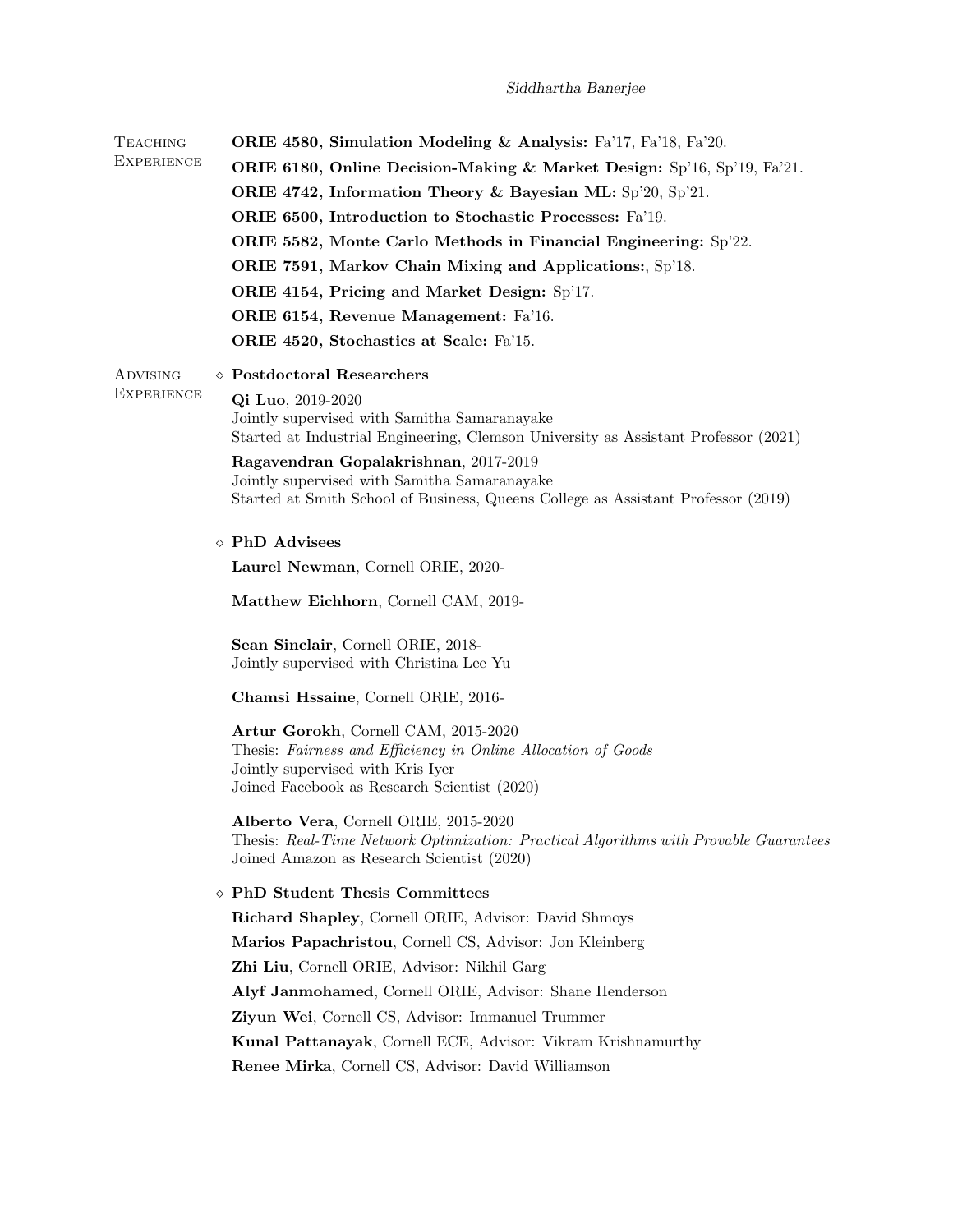| Billy Jin, Cornell ORIE, Advisor: David Williamson                       |
|--------------------------------------------------------------------------|
| John Massey Casshore, Cornell ORIE, Advisor: Peter Frazier               |
| Wangwei Wu, Cornell Systems Engineering, Advisor: Ricardo Daziano        |
| Ariah Klages-Mundt, Cornell CAM, Advisor: Andreea Minca                  |
| <b>Huanyu Zhang</b> , 2021, Cornell ECE, Advisor: Jayadev Acharya        |
| Matthew Zalesak, 2021, Cornell ORIE, Advisor: Samitha Samaranayake       |
| Yilun Chen, 2021, Cornell ORIE, Advisor: David Goldberg                  |
| <b>Reza Alijani</b> , 2020, Duke CS, Advisor: Kamesh Munagala            |
| Faisal Alkaabneh, 2020, Cornell Systems Engineering, Advisor: Oliver Gao |
| <b>Yingjie Fei</b> , 2020, Cornell ORIE, Advisor: Yudong Chen            |
| Daniel Vial, 2020, Michigan EECS, Advisor: Vijay Subramananian           |
| <b>Thodoris Lykouris</b> , 2019, Cornell CS, Advisor: Eva Tardos         |
| David Lingenbrink, 2019, Cornell ORIE, Advisor: Kris Iyer                |
| <b>Pu Yang</b> , 2019, Cornell ORIE, Advisor: Kris Iyer & Peter Frazier  |
| Venus Lo, 2019, Cornell ORIE, Advisor: Husseyin Topaloglu                |
| <b>Yang Liu</b> , 2019, Cornell CEE, Advisor: Samitha Samaranayake       |
| <b>Zhen Tan</b> , 2018, Cornell CEE, Advisor: Oliver Gao                 |
| $\diamond$ Undergraduate Collaborators                                   |
| Juntao Ren, Cornell CS.                                                  |
| Logan Kraver, Cornell CS.                                                |
| Jasmine Samadi, Cornell CS.                                              |
| Dave Jung, Cornell CS.                                                   |
| David Wolfers, Cornell CS.                                               |

Christopher Archer, Cornell ORIE.

Carrie Rucker, 2021, Cornell ORIE, Business Analyst at Capital One. Max Solberg, 2021, Cornell ORIE, Technology Associate at Morgan Stanley. Gauri Jain, 2020, Cornell CS. Graduate student at Harvard EECS Clare Snyder, 2019, Cornell IS. Graduate student at Michigan Ross School of Business Xiang (Felix) Fu, 2019, Cornell CS. Graduate student at MIT EECS Noemie Perivier, 2019, Ecole Polytechnique. Graduate student at Columbia DRO Thibault Séjourné, 2018, Ecole Polytechnique. Graduate student at ENS Paris Nitin Shyamkumar, 2017, Cornell CS. Graduate student at NYU Courant Siddharth Reddy, 2017, Cornell CS. Graduate student at EECS, UC Berkeley

Invited Fairness-Efficiency Tradeoffs in Online Allocation

Talks – MIT ORC Seminar, MIT, Cambridge MA, February 2022

– Centre for Networked Intelligence (CNI) Seminar, EECS Division, Indian Institute of Science, Bengaluru, India, December 2021

- Dana Clyman Seminar Series, UVA Darden, Charlottesville VA, November 2021
- Online and Matching-Based Market Design Reunion Workshop, Simons Institute for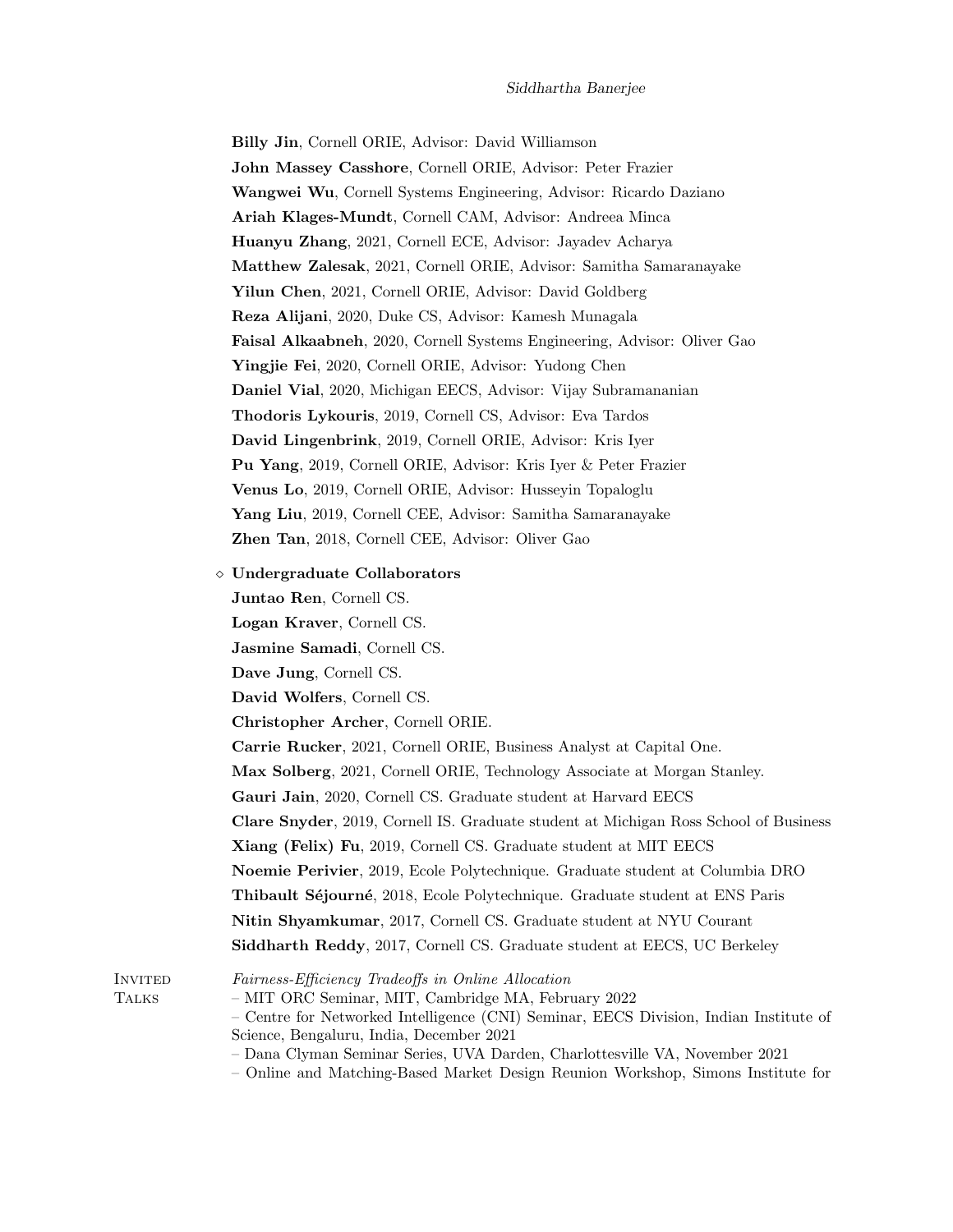the Theory of Computing, Berkeley CA, March 2021

– AI Seminar, Cornell University, Ithaca NY, March 2021

## Predictions, Promises and Pseudomarkets Fairness in Sequential Decision-Making

– Theory of Computing for Fairness online seminar series, October 2021

– Industrial and Systems Engineering Seminar, University of Illinois Urbana-Champaign, Urbana IL, February 2021

## Multi-Modal Transit Platforms

– Google Algorithms Workshop Series on Markets, Mobility, and the Mind, May 2021

We Need to Talk About how we Talk About Online Decision-Making

– Stern OM seminar, NYU Stern, New York NY, April 2021

– Stochastic Networks, Applied Probability, and Performance (SNAPP) Online Seminar Series, February 2021

## Constant Regret Algorithms for Online Decision-Making

– Management Science and Operations Seminar, London Business School, January 2021 – Foundations of Data Science ML Seminar, University of Texas at Austin, Austin TX, May 2020

– Industrial & Operations Engineering Department Seminar, University of Michigan, Philadelphia PA, March 2020

– UPenn Theory Seminar, University of Pennsylvania, Philadelphia PA, February 2020

– MSR ML Seminar, Microsoft Research New York, New York NY, December 2019

The Unreasonable Effectiveness of Artificial Currencies

– Workshop on Platform Markets, Simons Institute Program on Online and Matching-Based Market Design, Berkeley CA, September 2019

Designing the Multi-Modal Transit Marketplace

– NSF Workshop on Control for Networked Transportation Systems, Philadelphia PA, July 2019

#### Ridesharing: The Road Ahead

– Real-Time Decision Making Reunion Workshop, Simons Institute for the Theory of Computing, Berkeley CA, June 2019

#### The Unreasonable Effectiveness of Artificial Currencies

– Institute for Mathematical Behavioral Sciences (IMBS) Seminar, University of California Irvine, Irvine CA, May 2019

Online Decision-Making Using Prediction Oracles – Communications and Signal Processing Seminar, Michigan EECS, Michigan University,

Ann Arbor MI, April 2019

#### Trace-Driven Online Decision-Making

– Conference on Information Sciences and Systems (CISS 2019), Johns Hopkins University, Baltimore MD, March 2019

#### Online Decision-Making Using Prediction Oracles

– Quantitative Methods Seminar, Krannert School of Business, Purdue University, West Lafayette IN, October 2018

Designing Decentralized Markets: Artificial Currencies and Collusion Resilience

– Workshop on Marketplace Innovation, June 2018